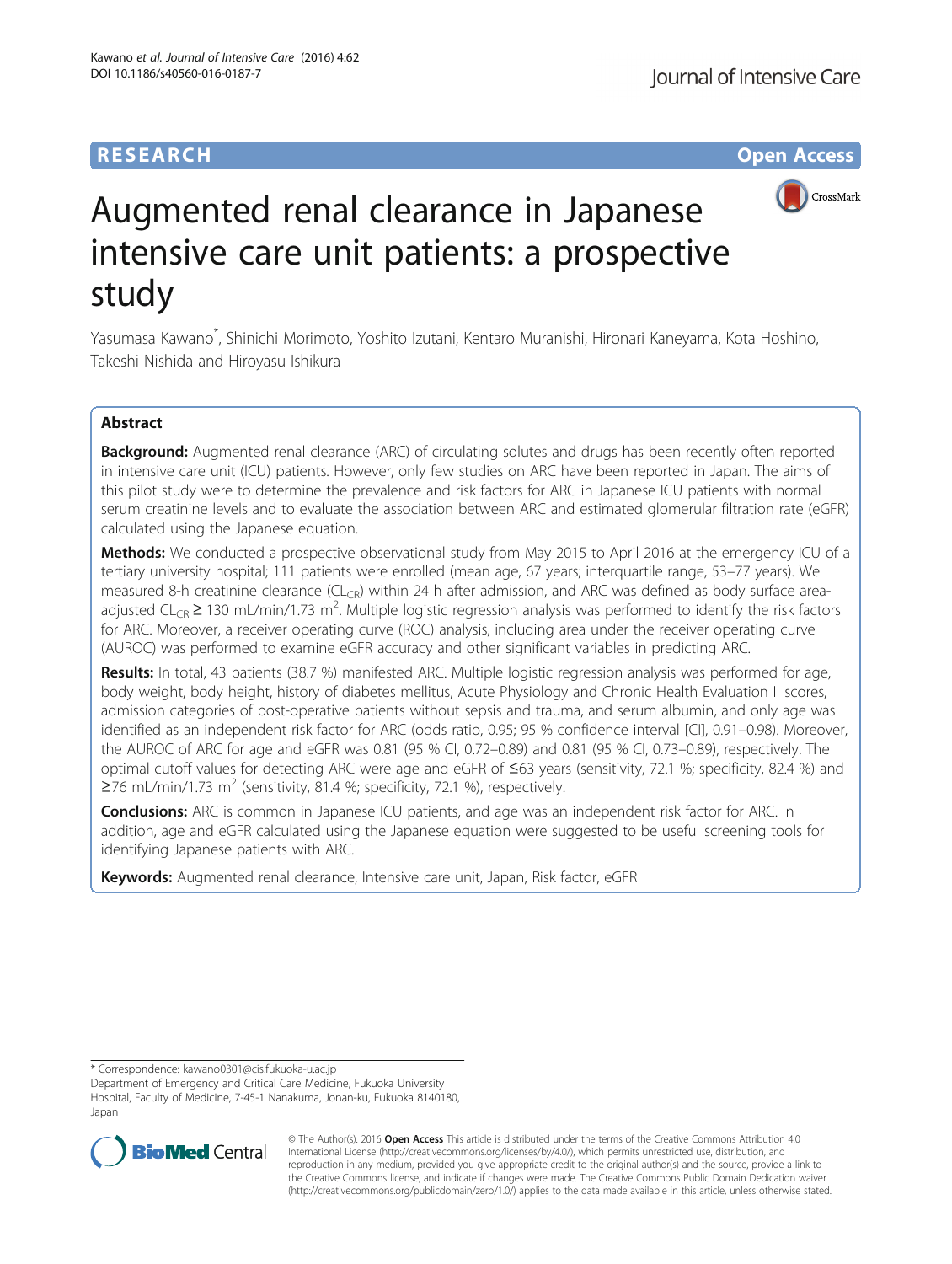#### Background

Clinicians often modify drug prescriptions to a patient's glomerular filtration rate (GFR) because renal clearance influences the pharmacokinetics of many commonly prescribed agents [[1\]](#page-6-0). Intensive care unit (ICU) patients in a critical condition with severe morbidity sometimes experience acute kidney injury (AKI) [[2\]](#page-6-0). Clinicians usually reduce drug doses to prevent drug toxicity because drug elimination is impaired in these patients [[3](#page-6-0)]. In contrast, recent studies [[1](#page-6-0), [4\]](#page-6-0) reported that the phenomenon of increased renal blood flow due to an increased cardiac output might lead to an augmented renal clearance (ARC) of circulating solutes and drugs. Although creatinine clearance  $CL_{CR}$  is not a gold standard measurement of GFR (such as inulin clearance), a close correlation was found between the ARC phenomenon and  $CL_{CR}$  [\[5](#page-6-0), [6](#page-6-0)], and ARC phenomenon is characterized by  $CL_{CR} \ge 130 \text{ mL/min}/1.73 \text{ m}^2$  [[7\]](#page-6-0). ARC is potentially related to insufficient treatment and poor prognosis due to sub-therapeutic drug concentrations particularly in critically ill patients [[5, 6, 8, 9](#page-6-0)]; therefore, ARC should be recognized in the ICU setting. However, ARC may occur in patients with normal serum creatinine  $(S_{Cr})$  level [\[10, 11\]](#page-6-0), and  $CL_{CR}$  measurement is not routinely performed in the ICU for daily treatments; the accurate recognition of this phenomenon is difficult for clinicians. For this reason, previous studies [[12, 13](#page-6-0)] verified the correlation between ARC and estimated glomerular filtration rate (eGFR), which was calculated using various formulas (such as Cockcroft–Gault equation [[14\]](#page-6-0), Modification of Diet in Renal Disease [MDRD] Study equation [\[15](#page-6-0)], Robert equation [\[16](#page-6-0)], and the Chronic Kidney Disease Epidemiology Collaboration [CKD-EPI] equation [[17\]](#page-6-0)) used in clinical practice worldwide. In contrast, few studies and discussions regarding ARC in Japan have been reported. To the best of our knowledge, no study has been reported on the correlation between ARC and eGFR calculated using the Japanese eGFR equation, which is used throughout Japan [[18](#page-6-0)]. The aims of this pilot study were to determine the prevalence and risk factors for ARC in Japanese ICU patients with normal  $S_{Cr}$  levels and to evaluate the association between ARC and eGFR calculated using the Japanese equation.

#### Methods

#### Setting

This prospective, single-center, observational study was conducted in a 32-bed emergency ICU of the Fukuoka University Hospital, a tertiary hospital in Japan, from May 2015 to April 2016. This study was approved by the institutional ethics committee (number 15-4-07), and informed consent was obtained from all participants or a surrogate decision maker.

#### Study population

Patients who were expected to stay more than 24 h, with no evidence of renal impairment (admission  $S_{Cr} > 1.1$  mg/dL) and no history of renal replacement therapy were enrolled. The exclusion criteria for study admission were as follows: age < 18 years, pregnancy, suspicion of rhabdomyolysis or admission  $S_{Cr}$  kinase concentration >5000 IU/L, diagnosis of cardiopulmonary arrest on admission, and developing AKI as defined by the Risk, Injury, Failure, Loss of kidney function, End-Stage Kidney Disease criteria [\[19\]](#page-6-0). Moreover, patients treated without both an intra-arterial cannula, and an indwelling urinary catheter (IDC) were also excluded. In total, 111 patients were enrolled.

#### Data collection and definition

Demographic and laboratory data, including age, sex, body measurements, cumulative number of systemic inflammatory response syndrome (SIRS) [\[20\]](#page-6-0), medical history of diabetes mellitus, and the levels of serum albumin and blood glucose were recorded on admission. Information regarding ventilation variables, vasopressor or inotrope administration, diuretic use, and admission diagnosis was recorded after the first 24 h. In addition, the patients were divided into the following four groups based on the diagnosis on admission: sepsis, post-operative patients without sepsis, trauma (divided based on severity, injury severity score  $[ISS] \ge 16$  or  $ISS < 16$ ), and others.

Physiological and laboratory data needed to calculate the Acute Physiology and Chronic Health Evaluation (APACHE) II scores and Sequential Organ Failure Assessment (SOFA) scores were reported as the worst value within 24 h after hospital admission. The mean urine output (mL/kg/h) and fluid balance were recorded during the first hospital day. Because previous reports [[21, 22\]](#page-6-0) suggest that renal function can be measured most accurately using an 8-, 12-, or 24-h  $CL_{CR}$  collection, the 8-h  $CL_{CR}$  was measured in this study. Urinary volume was measured from the IDC within the first 24 h of admission, and the blood sampling for eGFR and  $CL<sub>CR</sub>$  measurement were performed simultaneously after the completion of the 8-h  $CL_{CR}$  collection. The urinary creatinine  $(U_{Cr})$  level and the  $S_{Cr}$  were determined by laboratory analysis by using an enzymatic method.

We calculated eGFR by using a three-variable Japanese equation [\[18](#page-6-0)].

For males: eGFR (mL/min/1.73 m<sup>2</sup>) = 194  $\times$  [S<sub>Cr</sub>(mg/ dL)]<sup>-1.094</sup>  $\times$  age<sup>-0.287</sup>

For females: eGFR  $(mL/min/1.73 \text{ m}^2) = 194 \times$  $[S_{Cr}(mg/dL)]^{-1.094} \times age^{-0.287} \times 0.739$ 

The  $CL_{CR}$  was calculated by using the standard formula.  $CL_{CR}$  values were subsequently normalized to a body surface area (BSA) of 1.73  $m<sup>2</sup>$  as per convention.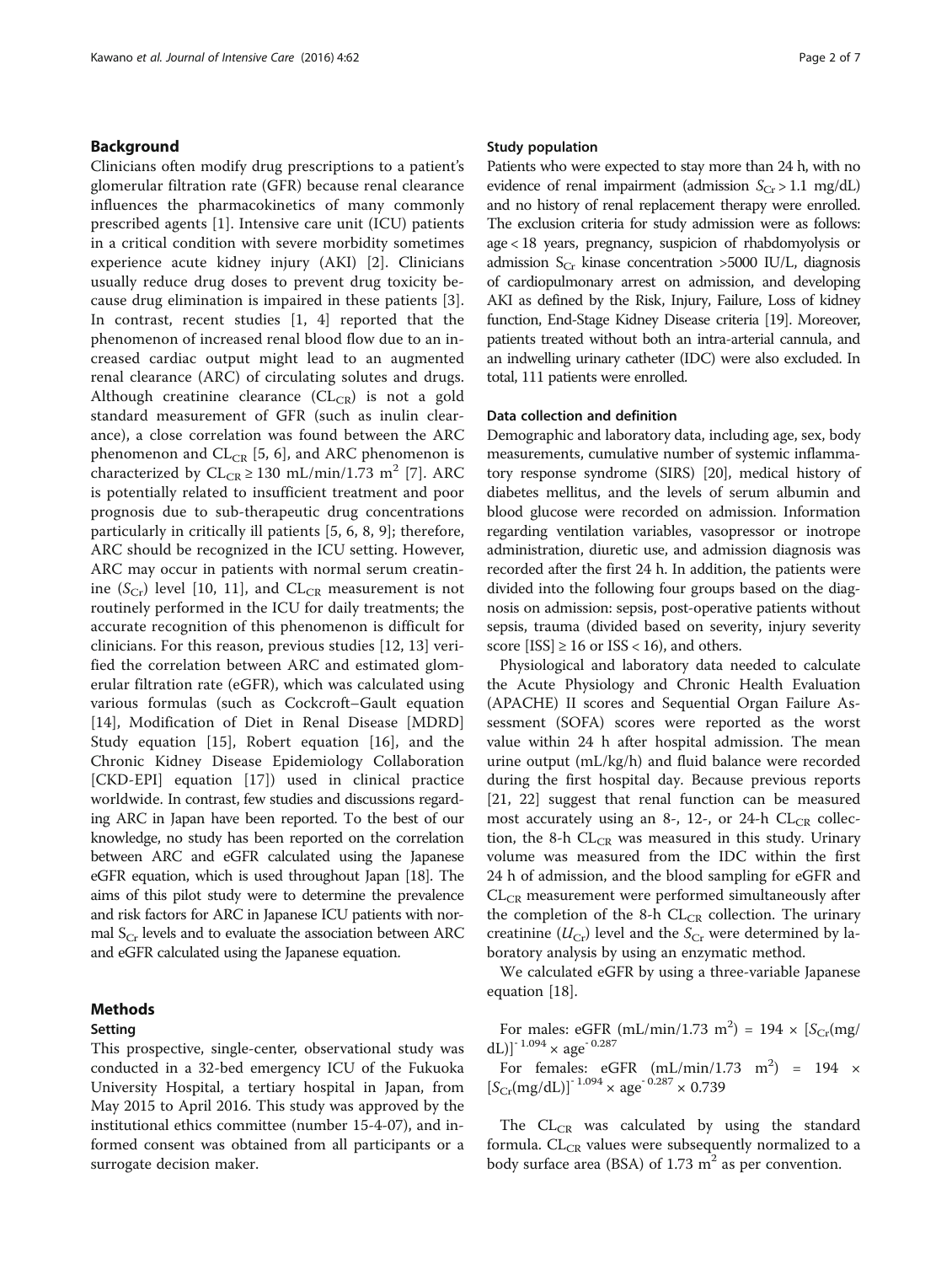<span id="page-2-0"></span> $CL<sub>CR</sub>$  and BSA were calculated based on the following formulae:

$$
\begin{aligned} \mathrm{CL_{CR}(mL/min/1.73\,m^2)} & = \ [U_\mathrm{Cr}\,(mg/dL)/S_\mathrm{Cr}(mg/dL) \\ & \times \ 8\text{-}h \text{ urinary volume}(mL)/480 \\ & \times \ 1.73/ \mathrm{BSA}\big(m^2\big)] \\ \mathrm{BSA}\big(m^2\big) & = \ 0.007184 \ \times \ [\text{height }(\text{cm})]^{0.725} \\ & \times \ [\text{weight }(\text{kg})]^{0.425} \end{aligned}
$$

Data collection began immediately after obtaining an informed consent and was discontinued at ICU discharge or death, development of severe renal impairment (measured  $CL_{CR}$  < 30 mL/min/1.73 m<sup>2</sup>), initiation of renal replacement therapy, intra-arterial cannula or IDC removal, and patient consent withdrawal. ARC was defined as an 8-h  $CL_{CR} \ge 130$  mL/  $min/1.73$  m<sup>2</sup> [\[7](#page-6-0)].

#### Statistical analysis

Continuous data were expressed as mean (standard deviation [SD]) or median (interquartile range [IQR]), and categorical data as percentage. The Student  $t$  test or Mann–Whitney U test and chi-square test were used for continuous and categorical data, respectively. Multiple logistic regression analysis was performed to identify the risk factors for ARC. Because serum albumin levels and diabetic conditions were shown to influence tubular creatinine secretion [[23, 24\]](#page-6-0), these factors were included as explanatory variables in multivariate analysis. Furthermore, the explanatory variables in this analysis were also determined from any variables with a  $p$  value of less than 0.05 in the univariate analysis. The odds ratio (OR) and 95 % confidence interval (CI) were calculated. The correlations between the measured  $CL_{CR}$  and eGFR were assessed by using Spearman correlation coefficient  $(r)$ , and the Bland and Altman method [[25\]](#page-6-0) was used to

Table 1 Demographic and laboratory data

| Variable                                        | All patients ( $n = 111$ ) | Patients with ARC ( $n = 43$ ) | Patients without ARC ( $n = 68$ ) | $p$ value <sup>a</sup> |
|-------------------------------------------------|----------------------------|--------------------------------|-----------------------------------|------------------------|
| Age, median (IQR)                               | $67(53 - 77)$              | $55(38-65)$                    | 72 (66-79)                        | < 0.05                 |
| Male sex, $n$ (%)                               | 62 (55.9)                  | 22(51.2)                       | 40 (58.8)                         | 0.44                   |
| Body weight (kg), median (IQR)                  | 56.3 (49.9-68.2)           | $60.7(52.8 - 74.1)$            | 53.2 (47.9-62.5)                  | < 0.05                 |
| Body height (m), mean (SD)                      | 1.61(0.1)                  | 1.64(0.1)                      | 1.59(0.09)                        | < 0.05                 |
| Body mass index (kg/m <sup>2</sup> ), mean (SD) | 22.7 (3.88)                | 23.6 (3.75)                    | 22.1(3.87)                        | < 0.05                 |
| Body surface area $(m^2)$ , median (IQR)        | $1.57(1.46 - 1.79)$        | $1.67(1.54 - 1.85)$            | $1.55(1.41 - 1.69)$               | < 0.05                 |
| Diabetes mellitus, n (%)                        | 22 (19.8)                  | 5(11.6)                        | 17(25)                            | 0.09                   |
| Mechanical ventilation, n (%)                   | 21 (18.9)                  | 6(14)                          | 15(22.4)                          | 0.33                   |
| Vasopressor, n (%)                              | 2(1.8)                     | $\mathbf{0}$                   | 2(2.9)                            | 0.52                   |
| Inotrope, $n$ $(\%)$                            | 8(7.2)                     | 2(4.6)                         | 6(8.8)                            | 0.48                   |
| Diuretic therapy, n (%)                         | 6(5.4)                     | 1(2.3)                         | 5(7.4)                            | 0.4                    |
| APACHE II scores, median (IQR)                  | 14 (10.5-19.5)             | $13(8.5-15.5)$                 | $16(11.8-23)$                     | < 0.05                 |
| SOFA scores, median (IQR)                       | $3(2-5)$                   | $3(2-4)$                       | $3(2-5)$                          | 0.33                   |
| The cumulative number of SIRS, median (IQR)     | $1(1-2)$                   | $1(1-2)$                       | $1(1-2)$                          | 0.96                   |
| Admission category, n (%)                       |                            |                                |                                   |                        |
| Sepsisb                                         | 3(2.7)                     | $\mathbf 0$                    | 3(4.4)                            | 0.28                   |
| Post-operative patients without sepsis          | 25(22.5)                   | 4(9.3)                         | 21 (30.9)                         | < 0.05                 |
| Trauma                                          | 32 (28.8)                  | 20(46.5)                       | 12 (17.6)                         | < 0.05                 |
| $ISS \geq 16$                                   | 19                         | 10                             | 9                                 |                        |
| ISS < 16                                        | 13                         | 10                             | 3                                 |                        |
| Others                                          | 51 (45.9)                  | 19 (44.2)                      | 32 (47.1)                         | 0.85                   |
| Serum albumin (g/dL), median (IQR)              | $3.9(3.4 - 4.3)$           | $4.2$ $(3.7-4.4)$              | $3.8(3.2 - 4.2)$                  | < 0.05                 |
| Blood glucose (mg/dL), median (IQR)             | 136 (115-160)              | $128(111 - 150)$               | 141 (118-168)                     | 0.12                   |
| Mean urine output (mL/kg/h), median (IQR)       | $0.92(0.64 - 1.36)$        | $0.94(0.7-1.4)$                | $0.77(0.6 - 1.35)$                | 0.29                   |
| Fluid balance (mL), median (IQR)                | 739 (55.5-1290)            | 993 (-70-1460)                 | 572 (81.3-1125)                   | 0.33                   |

ARC augmented renal clearance, IQR interquartile range, SD standard deviation, APACHE Acute Physiology and Chronic Health Evaluation, SOFA Sequential Organ Failure Assessment, SIRS systemic inflammatory response syndrome, ISS injury severity score<br><sup>a</sup>The *p* values were evaluated by comparison between patients with and without ARC

<sup>a</sup>The *p* values were evaluated by comparison between patients with and without ARC<br><sup>b</sup>Sepsis was diagnosed based on evidence of infection along with the presence of SIRS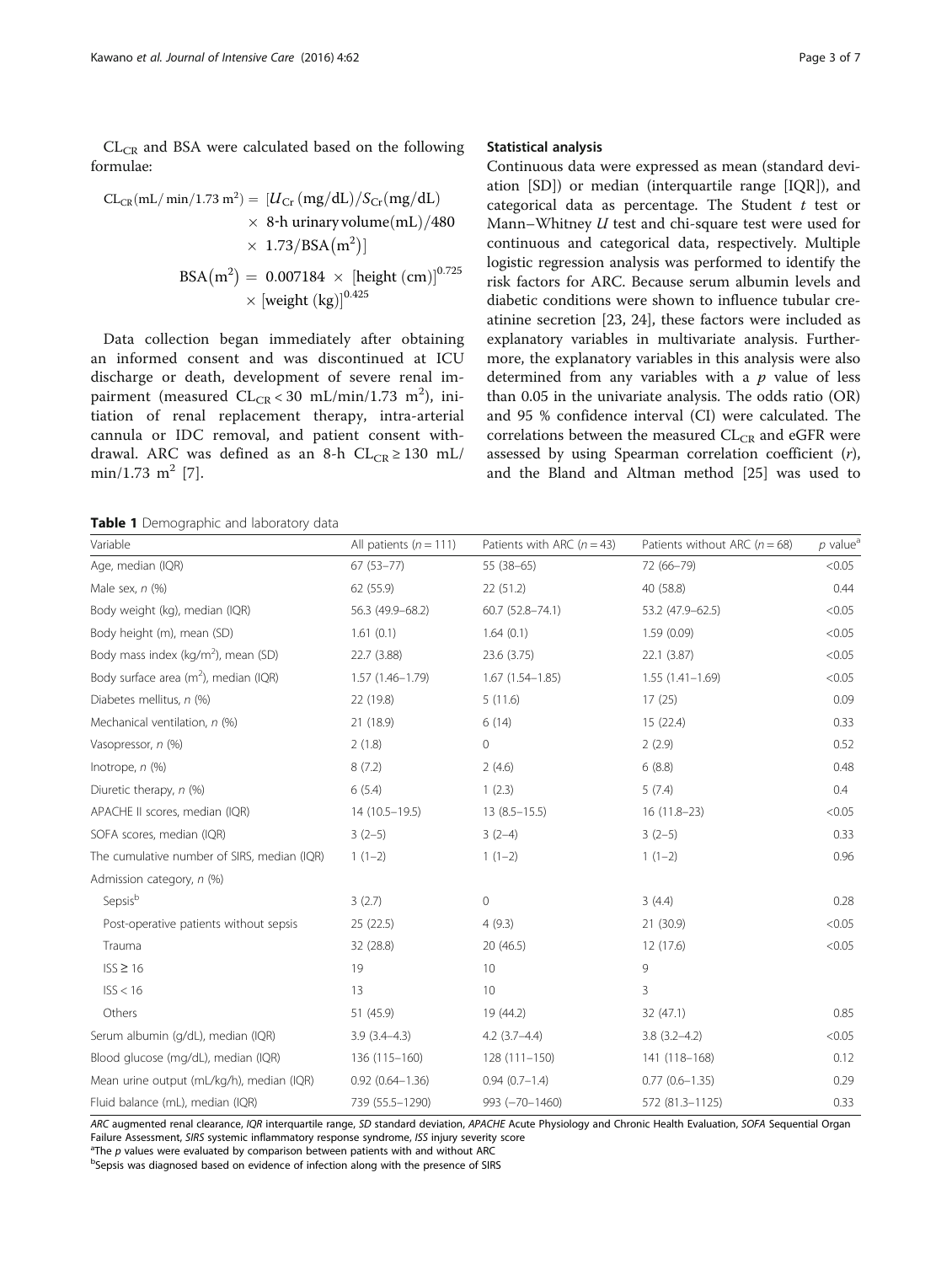<span id="page-3-0"></span>

|                 | Table 2 Multiple logistic regression analysis for augmented |  |
|-----------------|-------------------------------------------------------------|--|
| renal clearance |                                                             |  |

| OR (95 % CI)        | p value |
|---------------------|---------|
| $0.95(0.91 - 0.98)$ | < 0.05  |
| 1.03 (0.98-1.09)    | 0.25    |
| $0.96(0.89 - 1.02)$ | 0.21    |
| $0.73(0.20 - 2.73)$ | 0.64    |
| $0.95(0.88 - 1.03)$ | 0.24    |
| $0.28(0.07 - 1.04)$ | 0.06    |
| 1.83 (0.60-5.59)    | 0.29    |
| 1.36 (0.63-2.93)    | 0.44    |
|                     |         |

OR odds ratio, CI confidence interval, APACHE Acute Physiology and Chronic Health Evaluation

check the bias and limits of agreement between the measured  $CL_{CR}$  and eGFR. Bias was defined as the mean difference between eGFR and measured  $CL_{CR}$ . The 95 % limits of agreement were calculated as the bias ±1.96 SD. Moreover, a receiver operating curve (ROC) analysis, including the area under the receiver operating curve (AUROC), was performed to examine the accuracy of the eGFR and other significant variables in predicting ARC. The ROC was plotted for each score by using sensitivity and specificity values for true prediction of ARC across the entire range of potential cutoff values to predict ARC. The AUROC was constructed and compared as described in a previous report [\[26\]](#page-6-0). All tests were two-tailed, and a  $p$  value of <0.05 was considered statistically significant.





All statistical analyses were performed by using the EZR software program (Saitama Medical Center, Jichi Medical University, Saitama, Japan) [\[27\]](#page-6-0), which is a graphical user interface for the R software program (The R Foundation for Statistical Computing, Vienna, Austria). More precisely, it is a modified version of R commander, which was designed to add statistical functions frequently used in biostatistics.

#### Results

#### Baselines characteristics of study subjects

The characteristics of the enrolled patients are shown in Table [1.](#page-2-0)

We enrolled 111 patients in this study (mean age, 67 years [IQR, 53–77 years], 55.9 % male). Of these, 43 patients (38.7 %) were identified as manifesting ARC. In addition, ARC occurred more frequently in trauma patients (20/32, 62.5 %) and less frequently in post-operative patients without sepsis (4/25, 16.0 %), in comparison with the overall incidence of 38.7 % (43/111). The mean APACHE II score was 14 (IQR, 10.5–19.5), and the mean SOFA score was 3 (IQR, 2–5). Vasopressor and diuretic therapies were administered to a few patients in this study. Moreover, few patients had an admission diagnosis of sepsis (2.7 %), and only 59.4 % (19/32) were categorized as severe trauma patients ( $ISS \ge 16$ ).

#### Risk factors for ARC

The following variables were significantly different between patients with and without ARC: age, body weight,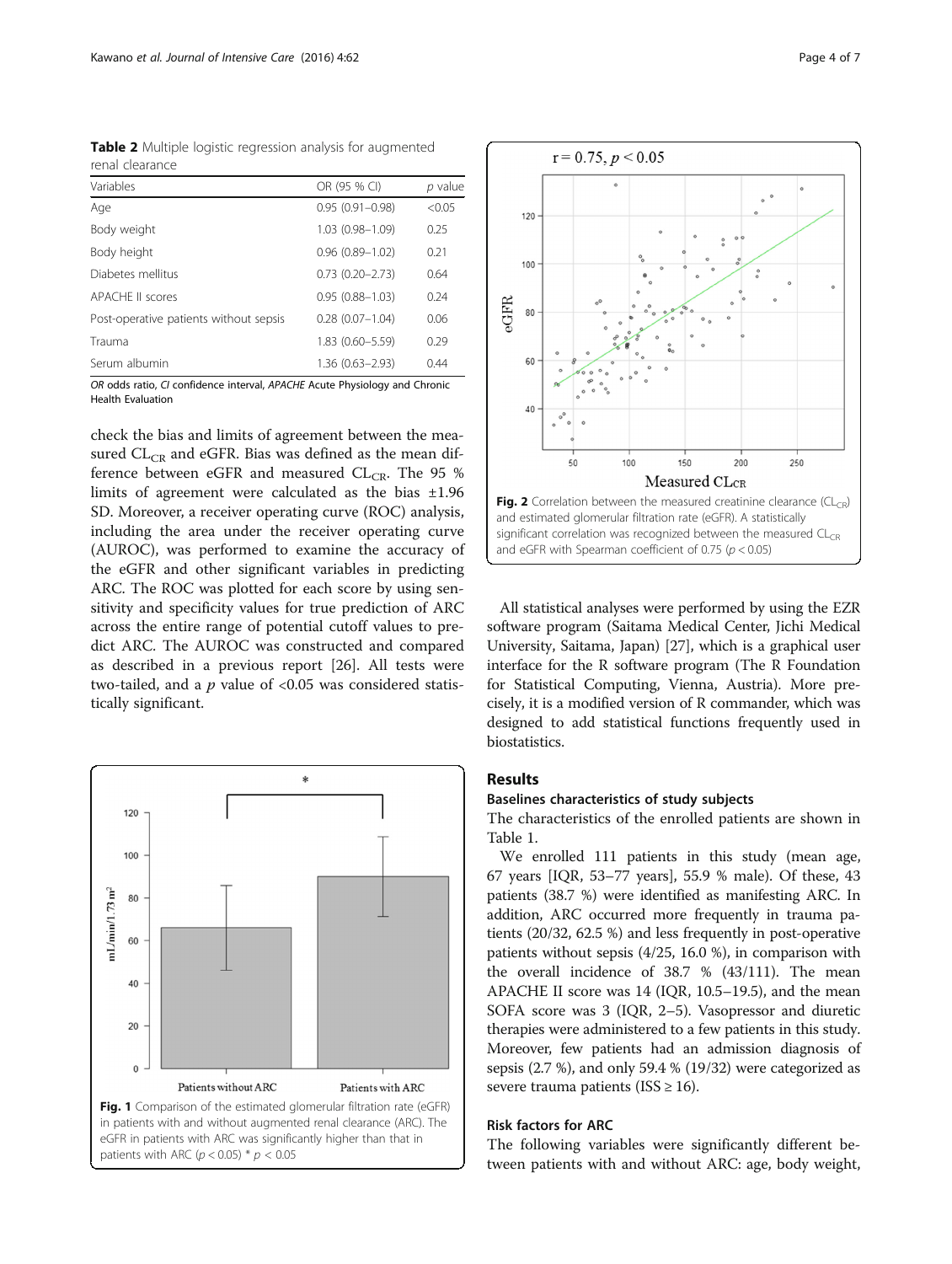

body height, body mass index, BSA, APACHE II scores, admission categories of post-operative patients without sepsis and trauma, and serum albumin (all  $p < 0.05$ ). Multiple logistic regression analysis was performed for eight variables (such as age, body weight, body height, history of diabetes mellitus, APACHE II scores, admission categories of post-operative patients without sepsis and trauma, and serum albumin), and the result showed that only age is an independent risk factor for ARC (OR, 0.95; 95 % CI, 0.91–0.98) (Table [2](#page-3-0)).

#### Evaluation of eGFR calculated using the Japanese equation

Analysis to determine the correlation between ARC and eGFR revealed that the eGFR of patients with ARC was significantly higher than that of patients without ARC  $(p < 0.05)$  (Fig. [1\)](#page-3-0). Moreover, a statistically significant correlation was found between measured  $CL_{CR}$  and eGFR, with a Spearman coefficient (r) of 0.75 ( $p < 0.05$ ) (Fig. [2\)](#page-3-0). In contrast, the Bland–Altman plots showed that the bias of the two variables was −46.1 mL/min/ 1.73 m<sup>2</sup>, and the 95 % limits of agreement were  $-128.9$ to 36.7 mL/min/1.73 m<sup>2</sup>.

Most parts of the eGFR tended to underestimate  $CL<sub>CR</sub>$ . In addition, the difference between eGFR and measured  $CL_{CR}$  further increased when the kidney function of the patients improved (Fig. 3).

#### Prognostic value for ARC

We performed the ROC analysis to evaluate the prognostic value of age and eGFR for ARC. The AUROC of age and eGFR was 0.81 (95 % CI, 0.72–0.89) and 0.81 (95 % CI, 0.73–0.89), respectively. The optimal cutoff value of each factor for ARC was age ≤63 years (sensitivity, 72.1 %; specificity, 82.4 %) and eGFR  $\geq$  76 mL/min/ 1.73  $m^2$  (sensitivity, 81.4 %; specificity, 72.1 %) (Table 3).

#### **Discussion**

To the best of our knowledge, this is the first study that investigated ARC in Japanese adult ICU patients. Our results demonstrate that approximately 40 % of patients who were admitted to our ICU with normal  $S_{Cr}$  levels on the first hospital day manifested ARC, which was similar to a previous report [\[3](#page-6-0)]. Age was identified as an independent risk factor for ARC in multivariate logistic regression analysis in this study, and several previous

Table 3 Augmented renal clearance prediction of age and estimated glomerular filtration rate using the receiver operating curves

|                                    | <b>AUROC</b> | 95 % CI       | Optimal cutoff values | Sensitivity (%) | Specificity (%) | PPV(%) | <b>NPV (%)</b> |
|------------------------------------|--------------|---------------|-----------------------|-----------------|-----------------|--------|----------------|
| Age (years)                        | 0.81         | $0.72 - 0.89$ | 63                    |                 | 82.4            | 80.4   | 74.7           |
| eGFR (mL/min/1.73 m <sup>2</sup> ) | 0.81         | $0.73 - 0.89$ | 76                    |                 | z.              | 74.5   | 79.5           |

eGFR estimated glomerular filtration rate, AUROC area under the receiver operating curve, CI confidence interval, PPV positive predictive value, NPV negative predictive value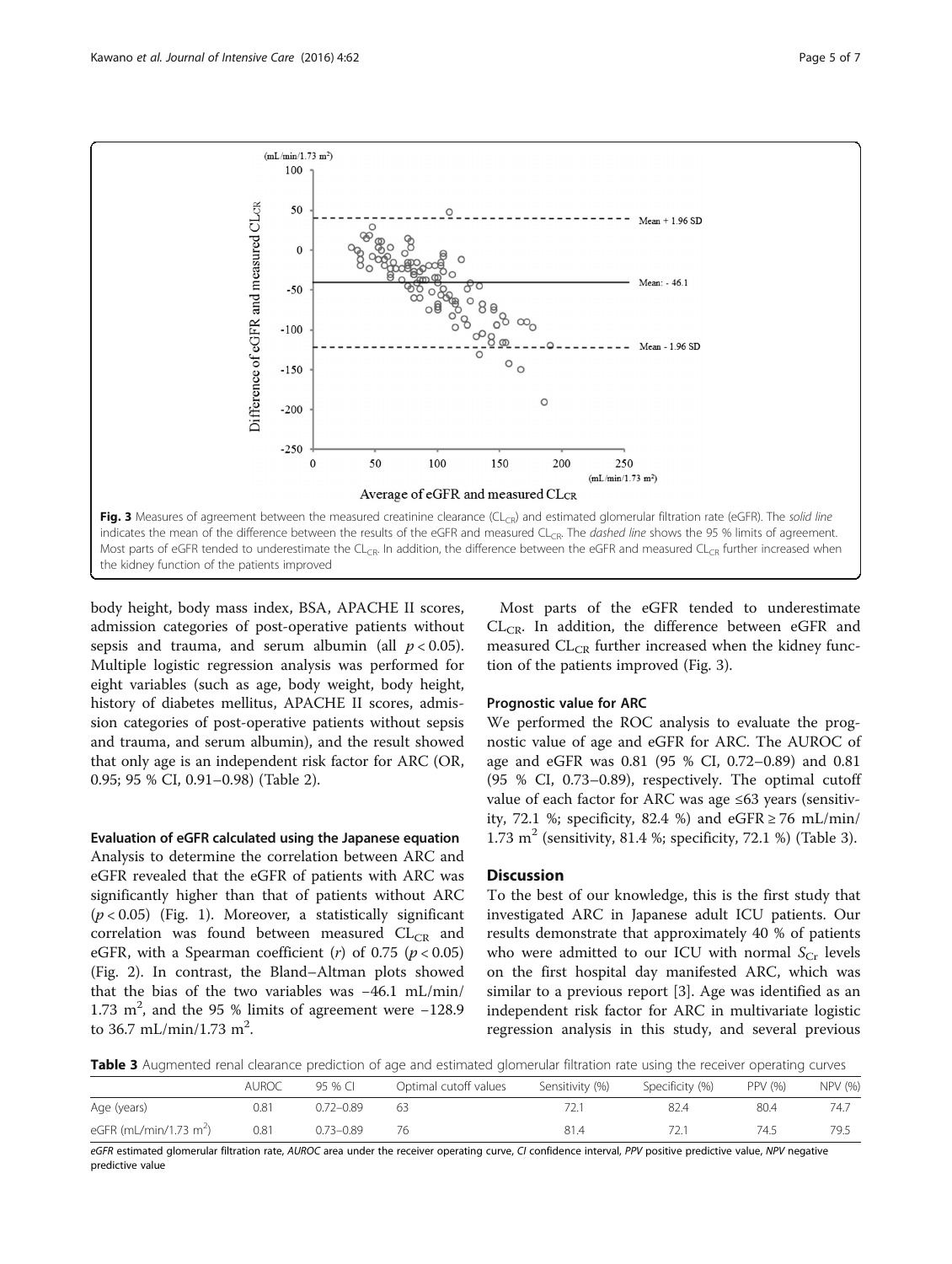studies [[3, 12](#page-6-0)] have also shown that ARC is more common in younger patients.

In contrast, no relationship was found between urine output and ARC phenomenon, and the same trend on fluid balance was also shown in this report. We demonstrated that the ARC phenomenon was not simply related to ongoing fluid loading, and a previous study supported this statement [[3](#page-6-0)]. Moreover, with regard to illness severity score, patients with ARC had significantly lower APACHE II scores on admission compared with patients without ARC in the univariate analysis. In contrast, we did not observe the same trend in SOFA scores. The result of the multivariate analysis showed that the different trends in the two severity scores could have been due to the influence of age. The APACHE II score evaluates the illness severity of patients based on physiologic measurements, age, and previous health status [[28\]](#page-6-0), whereas the SOFA score was assessed by grading organ dysfunction, not by age [\[29\]](#page-6-0). ARC was seen in the younger population; therefore, patients with ARC tend to obtain lower APACHE II scores compared with those of patients without ARC.

Previous studies [\[12, 30](#page-6-0)] showed that multi-trauma was a significant risk factor for ARC, but these findings were different from our results. The difference in these findings is likely related to the small sample of patients with severe trauma (only 19 patients) in this single-center study.

The eGFR in this report, which was calculated by using the Japanese equation, was significantly different between patients with and without ARC, and the correlations better represented the true relationship between the measured  $CL_{CR}$  and eGFR, with a Spearman coefficient  $(r)$  of more than 0.7. Although a better correlation was recognized between these variables in this study, eGFR could not detect patients with ARC accurately; eGFR was not considered for ICU patients with severe conditions that influenced renal function because eGFR was principally designed for use in an ambulatory or ward-based setting initially [\[31](#page-6-0), [32\]](#page-6-0). Therefore, previous reports [[12, 13\]](#page-6-0) showed that the derived values from several formulae (Cockcroft–Gault and MDRD) significantly underestimated the  $CL_{CR}$ , and no eGFR formula accurately identifies ARC in critically ill patients. However, given the better correlation between the measured  $CL_{CR}$  and eGFR calculated using the Japanese equation, this study showed that eGFR might be a useful tool for screening Japanese patients with ARC. Because eGFR tended to underestimate the  $CL_{CR}$  as shown in the Bland–Altman plots, the eGFR cutoff values for screening ARC were ≥76 mL/min/1.73 m<sup>2</sup>, which was lower than 130 mL/min/1.73 m<sup>2</sup>. In addition, age ≤63 years could also be evaluated for screening simultaneously. After screening patients with ARC, the  $CL_{CR}$  should be measured through urine collection formally for modifying the drug dosage as necessary.

This study has some limitations. First, this was a single-center study including a limited number of study participants. Second, this study was not designed to assess ARC after the second hospital day. Although ARC on the first hospital day was strongly associated with higher clearances over a few days, ARC occurring after the second hospital day has been reported [\[3\]](#page-6-0). Third, the gold standard for the assessment of renal function is measurement of the urinary or plasma clearance of an ideal filtration marker (such as inulin) [[33](#page-6-0)], but this measurement was not performed in this study. Fourth, because we did not evaluate eGFR, which was calculated by using various formulas (such as Cockcroft–Gault, MDRD, Robert, and CKD-EPI) used worldwide, for identifying ARC in the present study, the best equation for eGFR to identify Japanese patients with ARC is unclear. Fifth, although the creatinine levels were determined by an enzymatic method in the present study, the creatinine levels were determined by other methods such as the Jaffe method in a previous study, which was cited for the present ARC definition. The creatinine levels in serum and urine by the Jaffe method are higher than those by the enzyme method, and  $CL_{CR}$  values are affected by these measurement methods [\[34](#page-6-0)]. Thus, ARC definition might need to be changed based on the measurement method for creatinine levels. Finally, because this report is a pilot study for ARC in the Japanese population, a validation of the predictive factors for ARC (such as age and eGFR) was not performed. Therefore, further studies are needed to address the limitations of this study.

#### Conclusions

This study showed that ARC appeared to be common in Japanese ICU patients with normal  $S_{Cr}$  levels on the first hospital day, and only age was an independent risk factor for ARC. In addition, not only age but also eGFR calculated using the Japanese equation might be useful as a screening tool for identifying Japanese patients with ARC. Further multicentre studies are needed to obtain precise data regarding ARC in the Japanese population.

#### Abbreviations

AKI: Acute kidney injury; APACHE: Acute Physiology and Chronic Health Evaluation; ARC: Augmented renal clearance; AUROC: Area under the receiver operating curve; BSA: Body surface area; CI: Confidence interval; CL<sub>CR</sub>: Creatinine clearance; eGFR: Estimated glomerular filtration rate; GFR: Glomerular filtration rate; ICU: Intensive care unit; IDC: Indwelling urinary catheter; IQR: Interquartile range; ISS: Injury severity score; MDRD: Modification of Diet in Renal Disease; OR: Odds ratio; ROC: Receiver operating curve; S<sub>Cr</sub>: Serum creatinine; SD: Standard deviation; SIRS: Systemic inflammatory response syndrome; SOFA: Sequential Organ Failure Assessment;  $U_{Cr}$ : Urinary creatinine

#### Acknowledgements

We sincerely thank Ms. Kanae Misumi of the Department of Emergency and Critical Care Medicine, Faculty of Medicine, Fukuoka University for her help in data encoding.